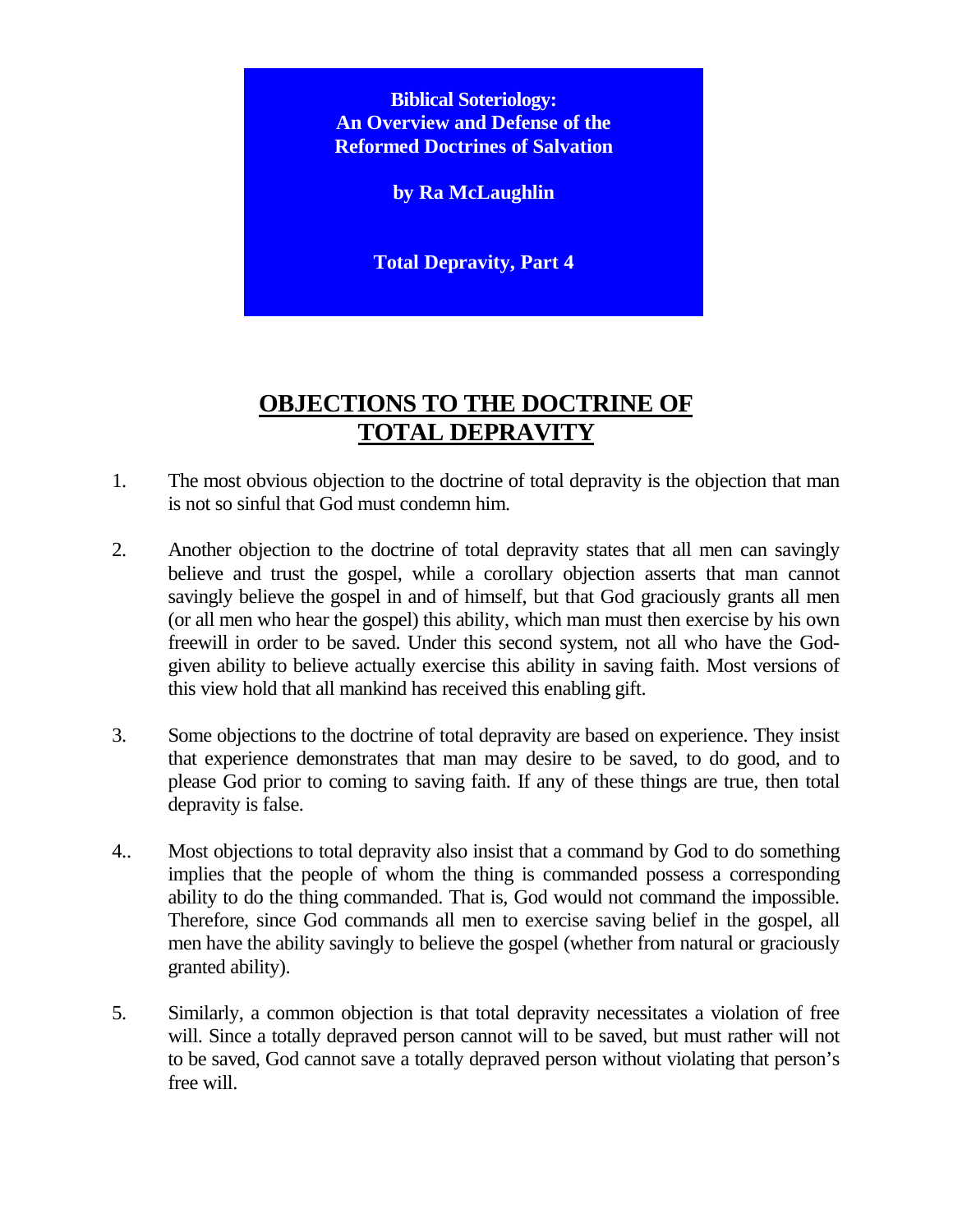6. A common analogy used by the free will argument to describe the salvation process appeals to Ephesians 2:8-9 and other texts which refer to salvation or aspects thereof as gifts. This argument asserts that a gift is by nature something that can be refused or accepted, and therefore that man has the authority/ability to refuse or accept the gospel.

Practically, almost all objections to the doctrine of total depravity argue that man's free will ultimately determines whether or not a person is saved, as opposed to total depravity's assertion that man's free will is insufficient for this task.

## **ANSWERING THE OBJECTIONS TO THE DOCTRINE OF TOTAL DEPRAVITY**

## **1. Man is not so sinful that God must condemn him.**

There are two main forms of this objection:

- 1) A loving God would never send anyone to hell.
- 2) God is fair, and therefore he weighs man's good works against man's sins. Preponderance of good works is sufficient for salvation.

The first of these objections draws a philosophical conclusion about the nature of "love" that Scripture does not substantiate. Specifically, while Scripture teaches that God is love (1 John 4:8,16), it also teaches that some people will go to hell:

"'If your right eye makes you stumble, tear it out, and throw it from you; for it is better for you that one of the parts of your body perish, than for your whole body to be thrown into hell. And if your right hand makes you stumble, cut it off, and throw it from you; for it is better for you that one of the parts of your body perish, than for your whole body to go into hell'" (Matt. 5:29-30; cf. Matt. 18:9).

The warning assumes that men can and will be cast into hell, and therefore encourages them to take extraordinary measures to avoid being sent there.

"'Do not fear those who kill the body, but are unable to kill the soul; but rather fear Him who is able to destroy both soul and body in hell'" (Matt. 10:28).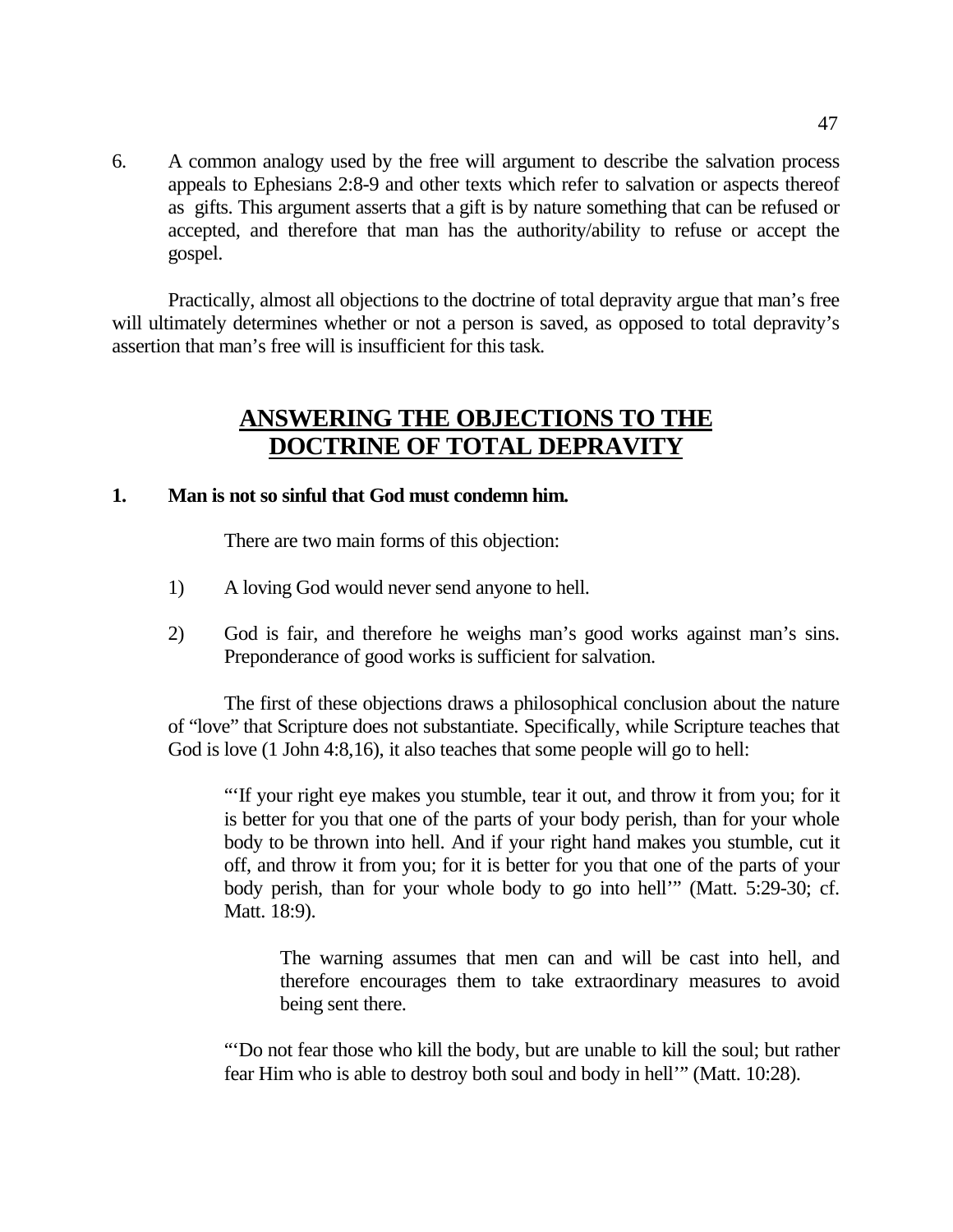There would be no reason to fear God who can destroy both soul and body in hell if in fact God never would do these things.

"'Fill up then the measure of the guilt of your fathers. You serpents, you brood of vipers, how shall you escape the sentence of hell? Therefore, behold, I am sending you prophets and wise men and scribes; some of them you will kill and crucify, and some of them you will scourge in your synagogues, and persecute from city to city, that upon you may fall the guilt of all the righteous blood shed on earth, from the blood of righteous Abel to the blood of Zechariah, the son of Berechiah, whom you murdered between the temple and the altar. Truly I say to you, all these things shall come upon this generation'" (Matt. 23:32-36).

Jesus taught that the guilt of the Jews in his day would be full, and that with such guilt they could not hope for any destiny buy hell. This demonstrates God's willingness to send people to hell, and the justice of sending people to hell.

Further, this objection truncates the character of God so that love becomes his primary or controlling attribute. While Scripture extols God's love, it never does so at the expense of any of his other attributes. His perfect wrath and his perfect justice match his perfect love in intensity and power in his character. He is not simply love, but love in conjunction with all his attributes.

The second objection accepts that God is just and willing to send people to hell, but also asserts that man's good works are sufficient to secure his place in heaven.

"If thou, Lord, shouldst mark iniquities, O Lord, who could stand?" (Ps. 130:3).

This cry would be one of despair apart from the psalmist's faith in God's grace. Though poetic, it demonstrates an understanding that God's grace is required universally for salvation. Thus, on his own merit man cannot be good enough to be saved.

"And do not enter into judgment with Thy servant, for in Thy sight no man living is righteous" (Ps. 143:2).

Like the verse immediately above, this one demonstrates the psalmist's assumption that mankind universally fails to meet God's righteous requirements, whether by preponderance of good or by any other standard. For this reason, even the psalmist (presumably one of the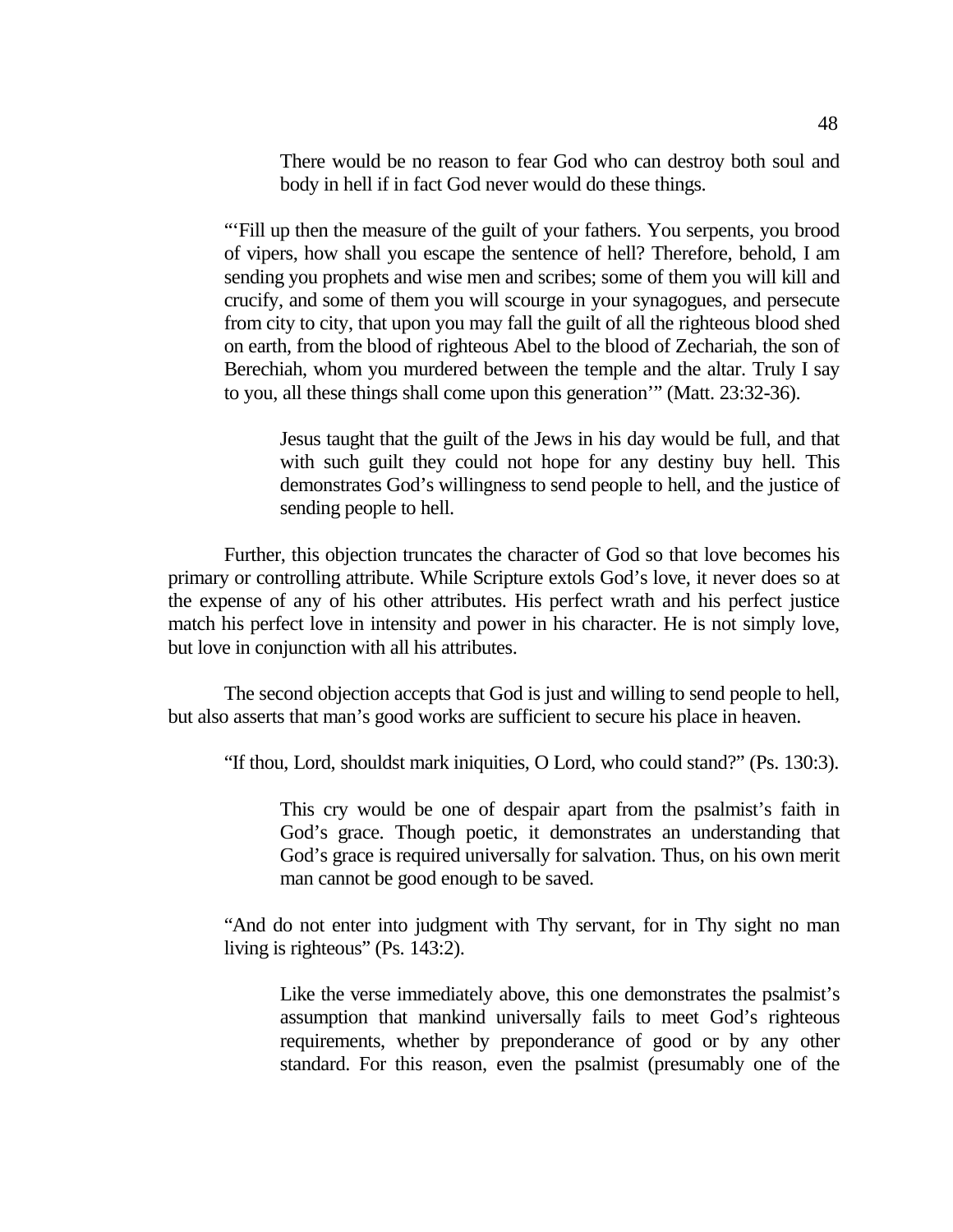more righteous people in the world) feared God's judgment of him on the basis of his works.

"We have already charged that both Jews and Greeks are all under sin; as it is written, 'There is none righteous, not even one; there is none who seeks for God; all have turned aside, together they have become useless; there is none who does good, there is not even one'" (Rom. 3:9-10,12).

No one living at the time this Old Testament reference was written was righteous, just as no one was righteous when Paul commented on it. By implication, this is a perpetual problem for mankind. No one is even preponderantly good.

"But the Scripture has shut up all men under sin, that the promise by faith in Jesus Christ might be given to those who believe" (Gal. 3:22).

Here Paul taught that the requirements God placed on man through his revealed Word were so impossible to meet that all men fall under his condemnation. Therefore, the promises such as eternal life (Gal. 6:8) and justification (Gal. 3:8) can be obtained only in Christ. Apart from Christ, no one is good enough to merit these blessings.

"Among them we too all formerly lived in the lusts of our flesh, indulging the desires of the flesh and of the mind, and were by nature children of wrath, even as the rest" (Eph. 2:3).

All Christians, prior to coming to faith, were once children of wrath, just as the rest of humanity without faith in Christ. That is, God's wrath rested on them — they were not and are not good enough on their own to escape condemnation.

"For whoever keeps the whole law and yet stumbles in one point, he has become guilty of all" (Jas. 2:10).

Preponderantly good, mostly good, almost perfect, and every other approximation of goodness short of perfection is not good enough to escape God's condemnation. As James emphasized, God considers one who commits even a slight infraction to be a law breaker. This does not mean that God does not punish sins according to their degree of evil, but it does imply that any sin is enough to merit condemnation.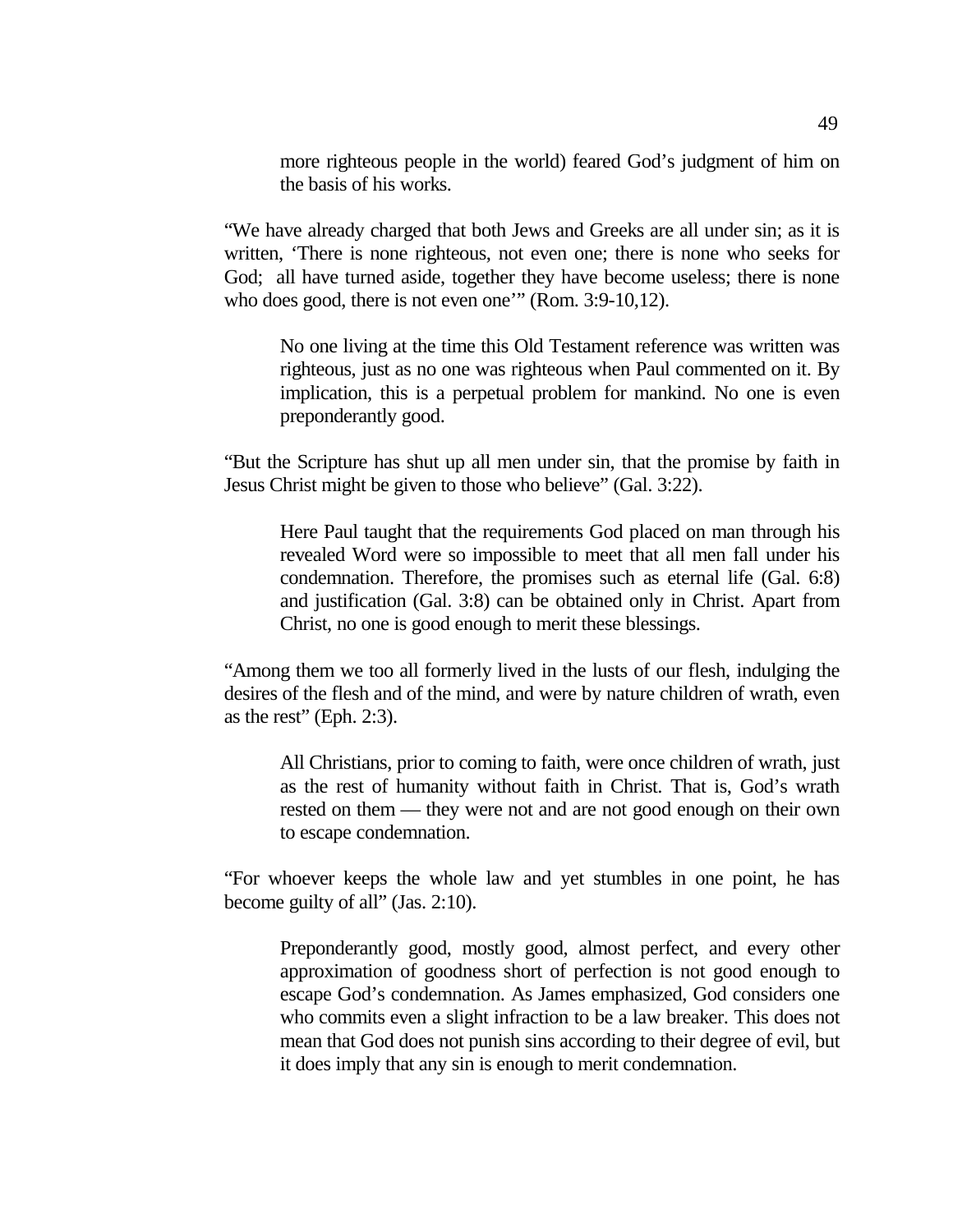Further, Jesus taught that no one could do good works apart from being united to him:

"Abide in Me, and I in you. As the branch cannot bear fruit of itself, unless it abides in the vine, so neither can you, unless you abide in Me. I am the vine, you are the branches; he who abides in Me, and I in him, he bears much fruit; for apart from me you can do nothing'" (John 15:4-5).

In these verses, Jesus clearly stated that unless a person abides in him, that person cannot produce fruit. That is, before being saved, it is impossible to perform good works. Prior to salvation, nothing anyone does can be considered "good" by God because nothing can be done from a pure, faithful, obedient heart with pure motives. Before salvation, nothing done is rooted in Christ (cf. Rom. 8:5-8; Heb. 11:6).

For this reason, no one can get to heaven without trusting Christ for his salvation: "No one comes to the Father, but through Me" (John 14:6); "If righteousness comes through the Law, then Christ died needlessly" (Gal. 2:21).

### **2. All men (or all who hear the gospel) can savingly believe and trust the gospel.**

That some people do savingly believe the gospel demonstrates that at least some people have this ability. This ability, however, is not universal. In addition to the arguments in the Arguments Supporting the Doctrine of Total Depravity, several passages demonstrate that the ability to believe is not universal:

"He answered and said to them, 'To you it has been granted to know the mysteries of the kingdom of heaven, but to them it has not been granted. For whoever has, to him shall more be given, and he shall have an abundance; but whoever does not have, even what he has shall be taken away from him'" (Matt. 13:11-12; cf. Luke 8:10).

Knowing the mysteries of the kingdom of heaven, in this context, refers to knowing the gospel. Those who do not know the mysteries of the kingdom are neither blessed nor healed by God (Matt. 13:15-16). As Jesus taught, knowing the gospel must be granted to men — it is not an innate ability, and it is not granted to everyone.

"For to you it has been granted for Christ's sake, not only to believe in Him, but also to suffer for His sake" (Phil. 1:29).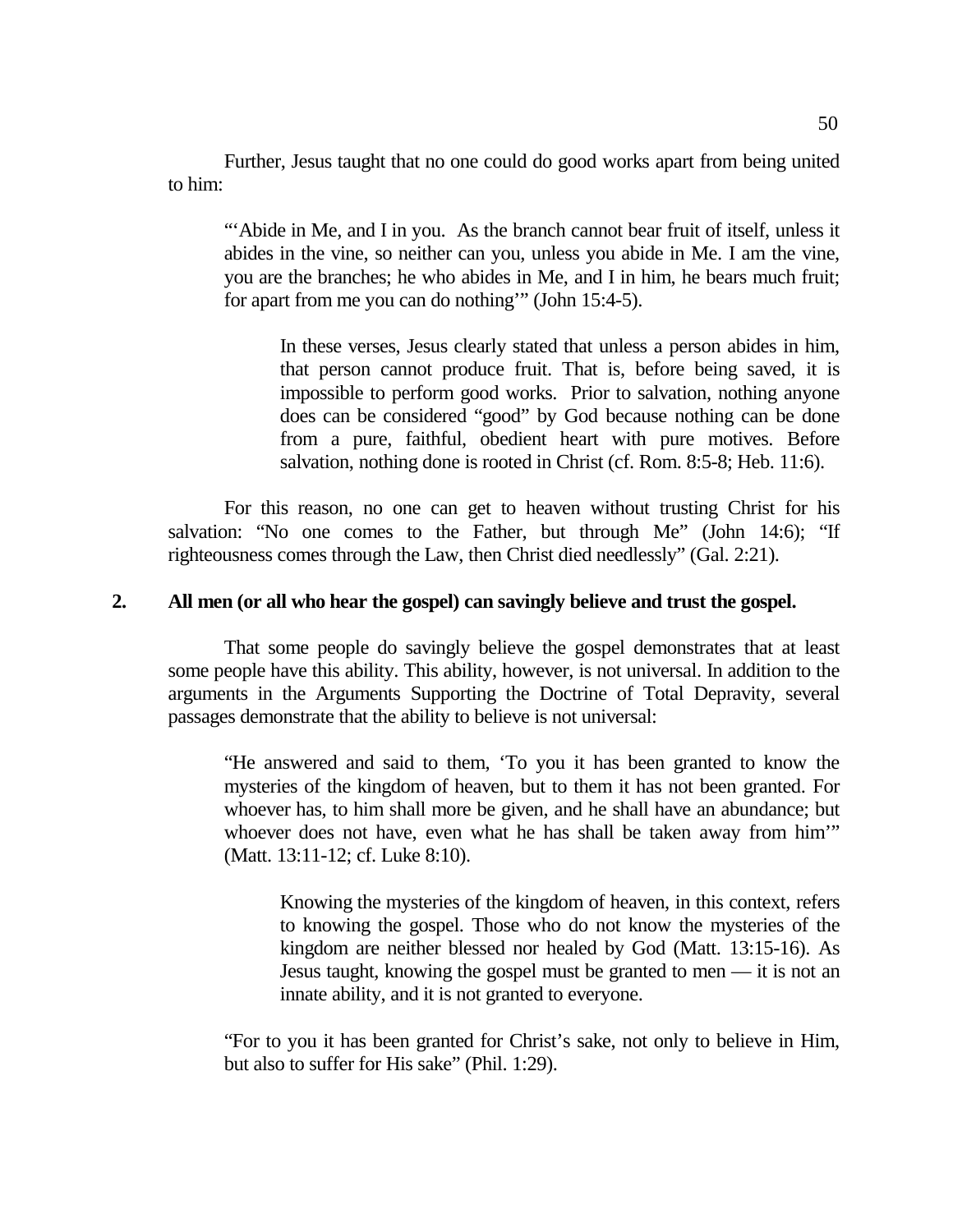Paul did not explicitly say that belief could only be possessed if it were granted by God, but his discussion of the matter reveals his assumption that anyone who had faith had been granted that faith. Thus, it is necessary to conclude that belief in Christ must be granted by God, and is not within man's natural power. By identifying his audience as those to whom belief had been granted, Paul exposed his presupposition that not everyone receives this gift. If it were true that everyone had been granted belief, but only some had availed themselves of that gift, then Paul's distinction would have been meaningless.

"And a certain woman named Lydia, from the city of Thyatira, a seller of purple fabrics, a worshiper of God, was listening; and the Lord opened her heart to respond to the things spoken by Paul. And when she and her household had been baptized . . ." (Acts 16:14-15).

Before God opened Lydia's heart to respond to the gospel, Lydia's heart was evidently closed and unable to respond to the gospel. Thus, at least Lydia lacked the innate ability to respond to the gospel. While it may be argued that the preaching of the gospel inevitably bestows this ability, or that God always grants this ability whenever the gospel is preached, this seems contrary to Luke's assumptions at this point. Specifically, if it were true that belief need not necessarily accompany an opened heart, one would expect Luke to have given an account of Lydia's conversion. The next thing Luke related, however, was that Lydia and her household were baptized. This indicates that Luke intended his description of Lydia's open heart to be itself the account of Lydia's conversion. Thus, Luke seems to have assumed that whenever God opens a heart, one is converted. Therefore, since not all men are converted (or even all men who hear the gospel), God does not open the hearts of all men to respond to the gospel, and all men are naturally unable to respond to the gospel.

"For whatever is born of God overcomes the world; and this is the victory that has overcome the world — our faith" (1 John 5:4).

John clearly intended to teach that "our faith" is "born of God." This statement cannot be satisfactorily reconciled to the idea that faith comes from man himself without the aid of God. In fact, it would appear to teach the opposite: faith comes from God without the aid of man. Since this faith also overcomes the world, it is not possessed by all men. In the context of 1 John 5, faith is the province of those who are "born of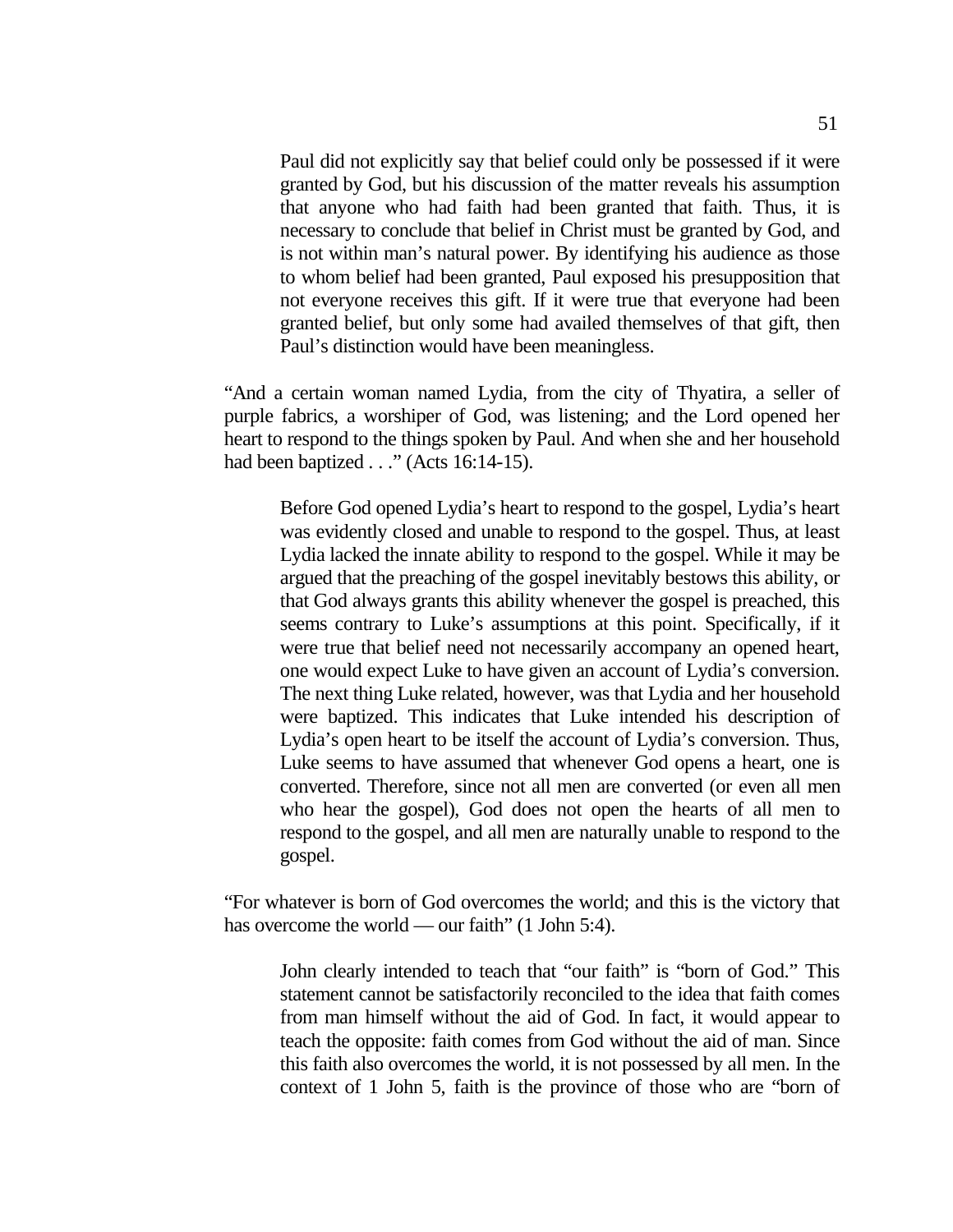God" (1 John 5:1). Thus, God grants faith to believers and only to believers. Those to whom he grants faith believe, and those to whom he does not grant faith cannot believe.

It is sometimes argued that man is a volitional creature (having the ability to determine and choose, which is true), and therefore that man has the volition to accept or reject the gospel. For this latter point to be assumed true, it must be true that man either has infinite/unlimited volition, or that he has limited volition which includes this particular volition. The mere possession of volition does not prove or necessitate the possession of infinite/unlimited volition (just as the possession of intelligence does not necessitate the possession of infinite intelligence), nor does it necessitate the possession of this particular volition. The fact that man has a will and acts according to his will does not necessitate or even imply that man's will is free to will anything. Even God's will is limited in this way – God cannot will to sin.

While experience might incline one to conclude that man possesses the volitional ability to accept/believe the gospel, Scripture contradicts this conclusion. Experience only tells man what man perceives to be true, not what is true. For example, an argument from experience and perception that the God of the Bible does not exist, which is an actual argument used by some atheists, does not infallibly prove God's non-existence. Experience also provides evidence of particular situations in which man's volition is limited: man ages and eventually dies whether or not he chooses to do so, and man has no volition regarding his own physical conception or birth. More importantly, Scripture argues against man's unlimited volitional ability, particularly in the area of salvation:

"For those who are according to the flesh set their minds on the things of the flesh . . . For the mind set on the flesh is death . . . because the mind set on the flesh is hostile toward God; for it does not subject itself to the law of God, for it is *not even able to do so*" (Romans 8:5-7, emphasis added; see also the Arguments Supporting the Doctrine of Total Depravity).

Therefore, not only is man's volition is limited, but man specifically has no volitional ability to choose in a godly manner prior to salvation (which is man's condition when he must, according to the free will argument, choose to be saved).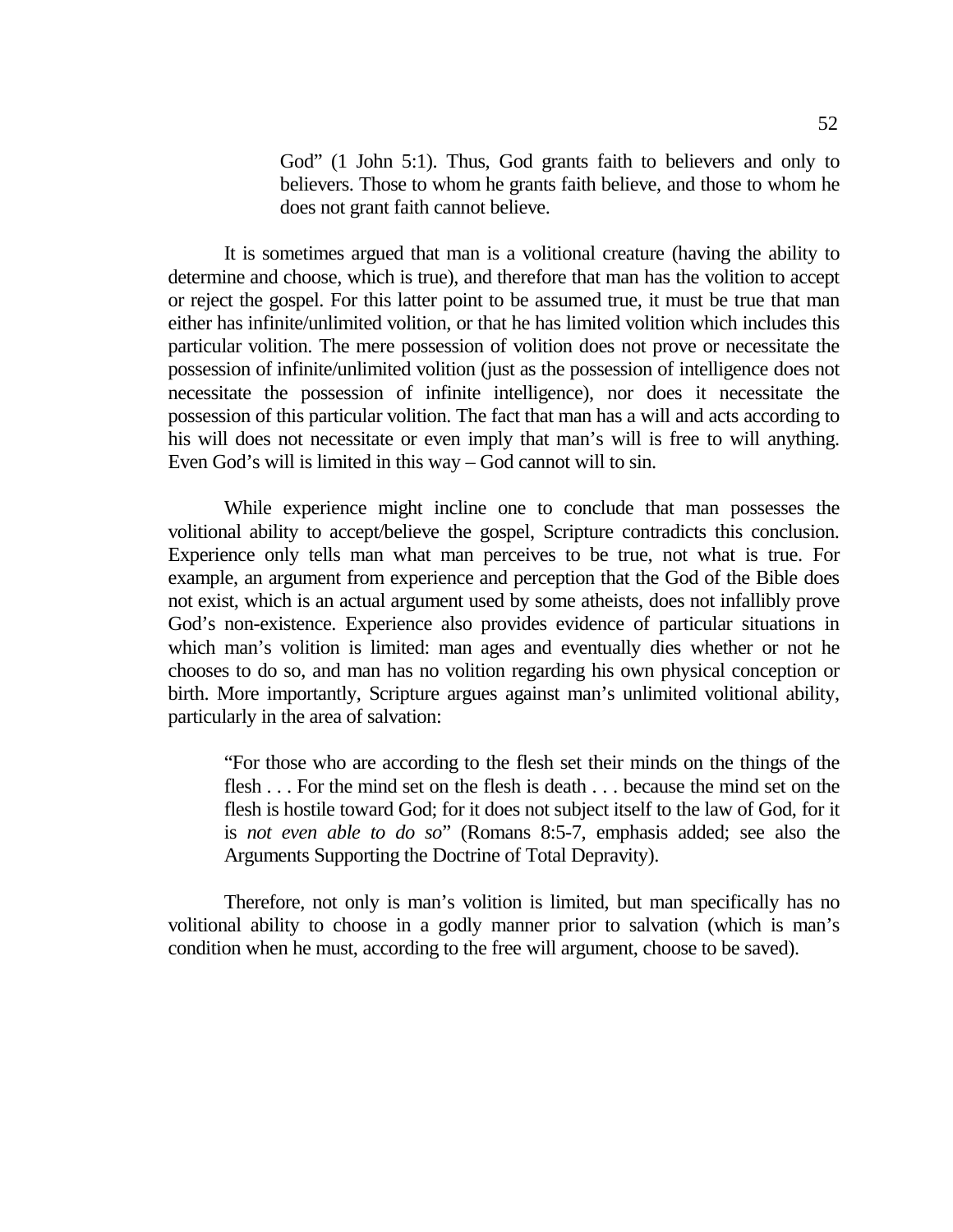## **3. Experience demonstrates that man may desire to be saved, to do good, and to please God prior to coming to saving faith.**

First, it is not by any means a universal testimony that man desires to do good, to be saved, and to please God prior to being saved. One also finds testimonies of people who wanted nothing to do with God until he claimed them. Many people explain that they had no choice in the matter, but that God seized them, changed their hearts, and revealed himself to them in an undeniable way.

Second, all truth is God's truth, and therefore experience and general revelation reveal infallible truth, just as does Scripture. However, the perception or interpretation of experience and general revelation are extremely fallible. For instance, while the heavens declare God's righteousness such that all peoples have seen God's glory (Ps. 97:6) and should be able to recognize the truth (Rom. 1:18-21), men have suppressed that truth and perverted it (Rom. 1:18,21).

The only source of infallible interpretation of experience and general revelation is the Bible. This does not mean that Scripture cannot also be misinterpreted. Rather, it simply means that the Bible's interpretation of experience is infallible, while human interpretations of experience are fallible. Thus, Scripture's interpretation of experience and truth must always prevail over merely human interpretations of experience and truth. Man must always submit his understanding of experience to Scripture.

That the Bible refutes the perception of experience offered by this objection has been presented at length in the Arguments Supporting the Doctrine of Total Depravity.

## **4. Since God commands all men to exercise saving belief in the gospel, all men have the ability to believe the gospel in a saving way.**

At least five significant problems exist with the argument that God would not require of every man a saving belief in his Son if it were not possible for every man to have such a belief:

1) Romans 5:20-21 teaches that "the Law came in that the transgression might increase." That is to say, God commanded certain things of men, not in order that these things might be fulfilled by those of whom they were commanded, but specifically in order that they might not be fulfilled by those people. Obviously, an ability to do these things was not necessary to the fulfillment of God's purposes regarding them. Similarly, in Exodus 7:1-7 and 11:9-10, God commanded Pharaoh to free Israel, and simultaneously hardened Pharaoh's heart so that he would refuse to do the very thing which he had been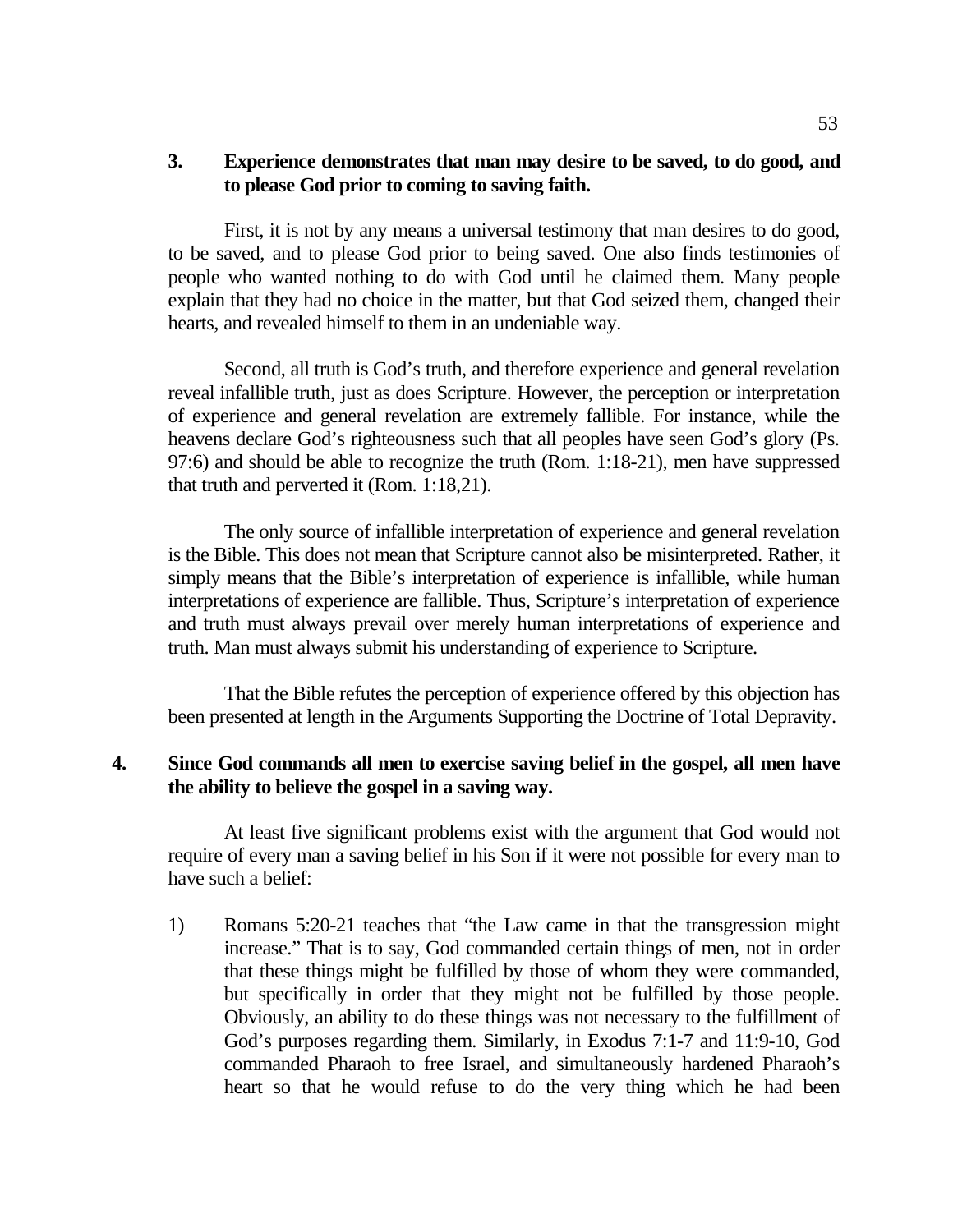commanded to do. "'I will harden Pharaoh's heart that I may multiply My signs and My wonders in the land of Egypt'" (Exod. 7:3). Thus, the Bible explicitly asserts that God does require of man what man cannot do.

- 2) God's requirement for mankind is not just belief in his Son, but perfection and righteousness. Fallen man can obtain perfection and righteousness only in Christ and through saving faith. The reason fallen man cannot savingly believe in Jesus Christ is that, as result of the Fall, he has lost his ability to believe any such thing. Therefore, man should have been and should be able to obey God's command, and it is man's own fault that he cannot.
- 3) The Bible never states or implies that God would never command man to do something that man was unable to do.
- 4) There is no logical argument to prove the validity of any statement akin to "God would never command man to do something that man was unable to do."
- 5) A command is not intended to indicate what can be done, but what ought to be done.

In fact, the only way to support the idea "God would not require of every man a saving belief in his Son if it were not possible for every man to have such a belief" is to assume it to be true based on human experience, perception and/or philosophy.

Logic cannot prove this statement true, so philosophy argues that based on what is known about God's character, it is self-evident that man must have the ability to do what God commands with regards to salvation. This, however, is not at all selfevident because there is nothing in the statement "God commands man to do what man does not have the ability to do" that is contrary to the character of God. As shown in Romans 5:20-21 and Exodus 7:1-7; 11:9-10, it is actually well within the character of God to command what man cannot do.

Experience and perception, in turn, can only provide an inferred possible explanation of truth in this matter. They cannot infallibly demonstrate what actually is true. On occasion, what man perceives to be true is actually what is true, but this is not always the case. Since it is not always the case, experience and perception cannot be trusted as absolute standards of truth. If the Bible teaches that man does not have a corresponding ability to believe what he has been commanded to believe, then Christians must submit to this teaching.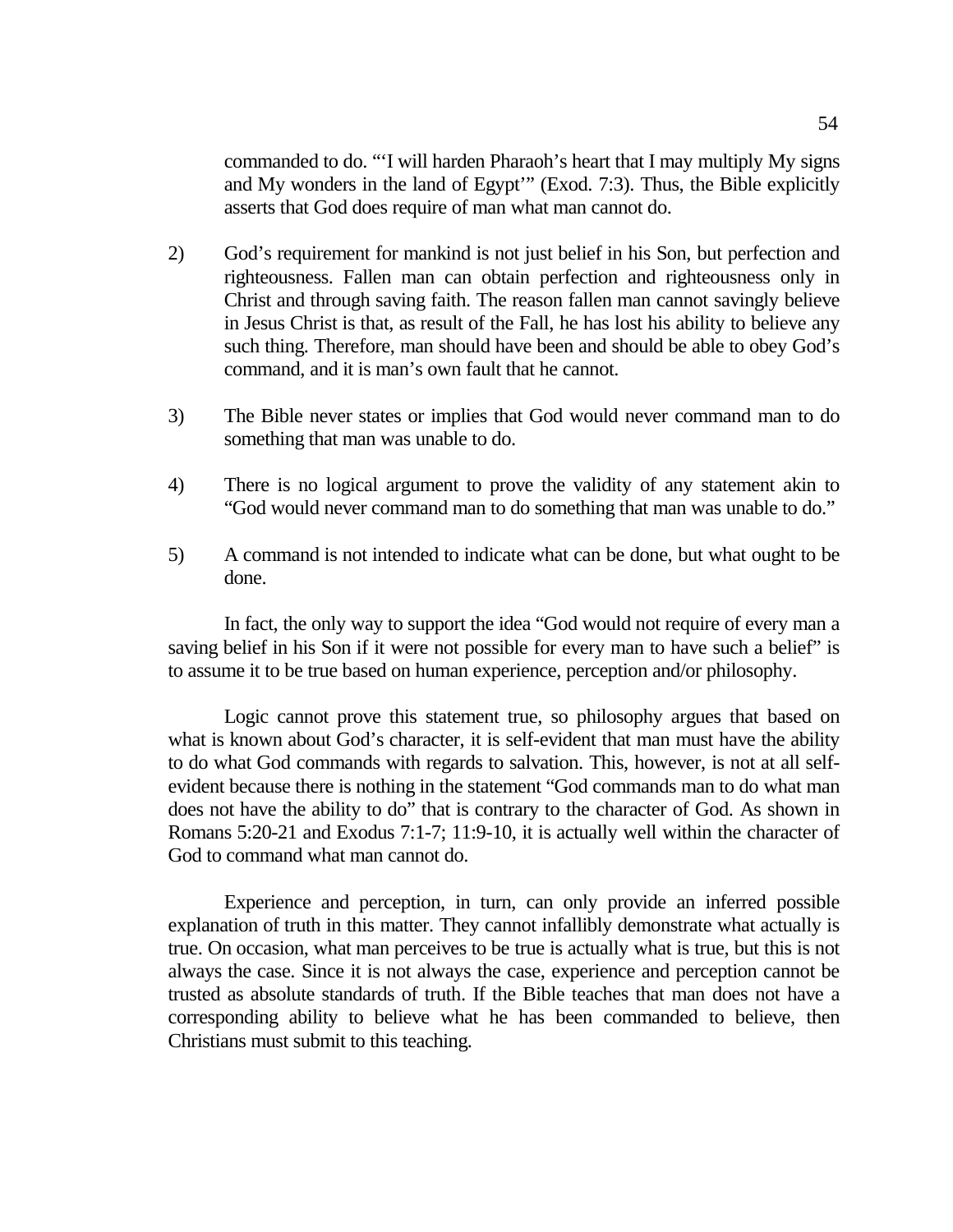## **5. God cannot save a totally depraved person without violating that person's free will.**

This objection assumes one or both of two things: 1) it would be wrong for God to violate man's free will; and/or 2) God would not or does not violate man's free will. Both of these assumptions are false.

1) The objection assumes that man has a right to make decisions, particularly those regarding salvation, without being unduly influenced by God, and that God does not have the right to interfere. Scripture itself contradicts the free will argument on this point:

> "You will say to me then, 'Why does He still find fault? For who resists His will?' On the contrary, who are you O man who answers back to God? The thing molded will not say to the molder, 'Why did you make me like this,' will it? Or does not the potter have a right over the clay, to make from the same lump one vessel for honorable use, and another for common use?" (Rom. 9:19-21).

The entire chapter of Romans 9 could be quoted in defense of God's right to do whatever he pleases, specifically in the area of salvation.

Regarding the text quoted here, consider also God's hardening Pharaoh's heart (Rom. 9:17-18) which prompted Paul's to anticipate the objection, "Why does He still find fault?" Some have taken the position that God's hardening of Pharaoh's heart was simply God's removal of the grace by which he restrained Pharaoh from being as evil as he possibly could be, and that, once this grace had been removed, Pharaoh hardened his own heart. However, this is not what Scripture says. Instead, it states that God actively hardened Pharaoh's heart.

Furthermore, if Pharaoh had hardened his own heart, why would anyone object that this was not fair on the grounds that God made him do it? This objection would be unreasonable if Pharaoh had hardened his own heart. Rather, Paul's assumption that some would object to God's interference proves that Paul intended to teach that God forced Pharaoh to sin. This forcing cannot be labeled unjust because it fell within God's rights to act as he did.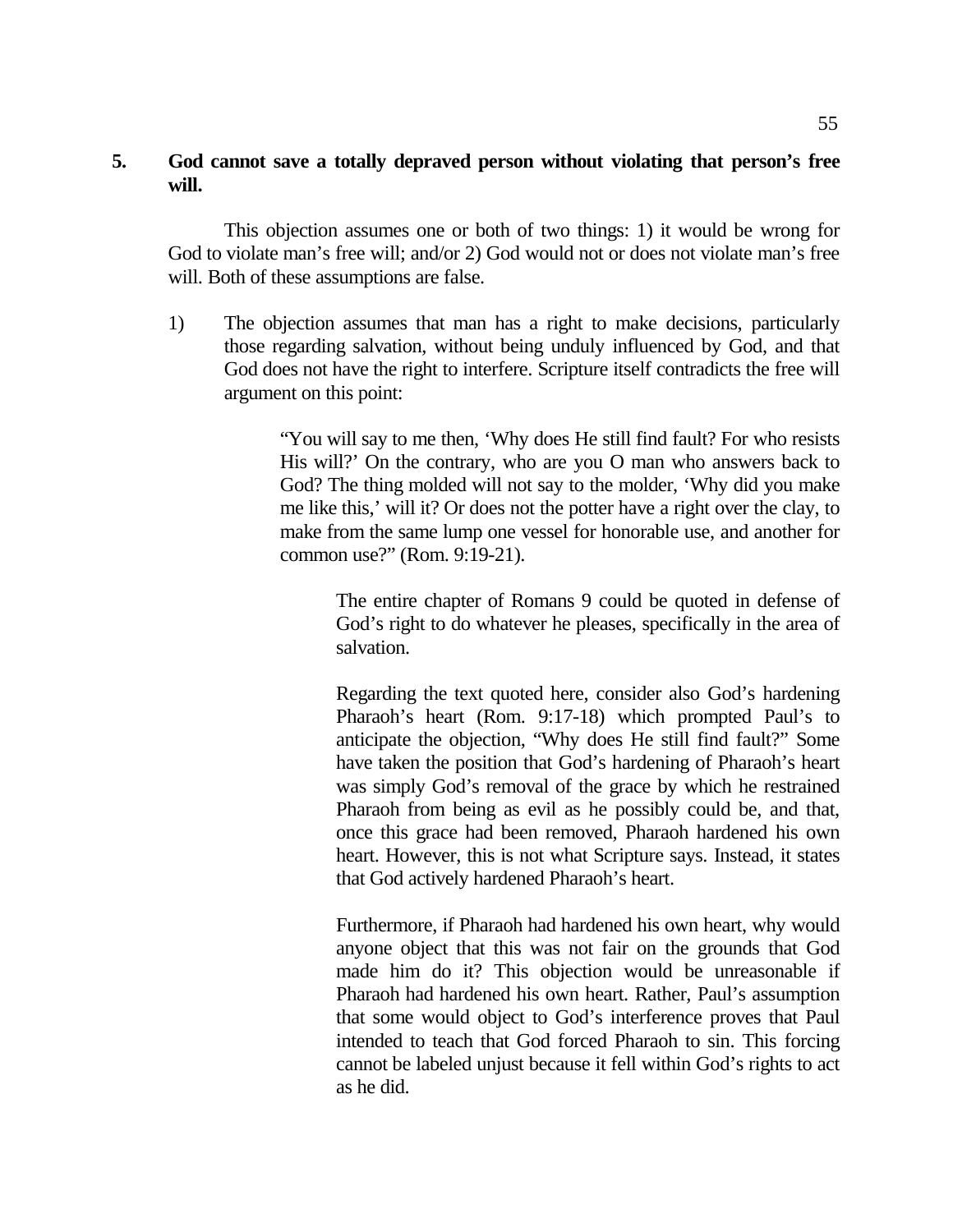Jesus also taught, "All authority has been given to Me in heaven and on earth" (Matt. 28:18). "All authority" would seem to include the authority to do whatever he pleases, including saving people who are too foolish and rebellious to desire their own salvation.

The Book of Job records that Job made offerings on behalf of his children, and does not mention that the children accepted or refused the efficacy of the offerings. In fact, it appears they were not even aware of the offerings made on their behalf. Nevertheless, the text asserts that the offerings were effective for the children. Interestingly, these sacrifices are the only acts of Job provided in the immediate context to support the assertion that he was "blameless, upright, fearing God, and turning away from evil" (Job 1:1). This indicates that the sacrifices were righteous and acceptable to God, and that they were effective on the children's behalf even though the children had no volitional involvement in the sacrifices and did not "accept" their benefits:

"There was a man in the land of Uz, whose name was Job, and that man was blameless, upright, fearing God, and turning away from evil" (Job 1:1).

"And it came about, when the days of feasting had completed their cycle, that Job would send and consecrate them, rising up early in the morning and offering burnt offerings according to the number of them all; for Job said, 'Perhaps my sons have sinned and cursed God in their hearts.' Thus Job did continually" (Job 1:5).

Similarly, John wrote of forgiveness granted on the basis on intercessory prayer, without regard to the volition of the person forgiven:

"This is the confidence which we have before Him, that, if we ask anything according to His will, He hears us. And if we know that He hears us in whatever we ask, we know that we have the requests which we have asked from Him. If any one sees his brother committing a sin not leading to death, he shall ask and God will for him give life to those who commit sin not leading to death" (1 John 5:14-16).

According to scripture, God has the right and authority to do whatever he wants, and God does apply the benefits of sacrifices to people without regard to the volition of those people. It is not wrong for him to do so, but gracious.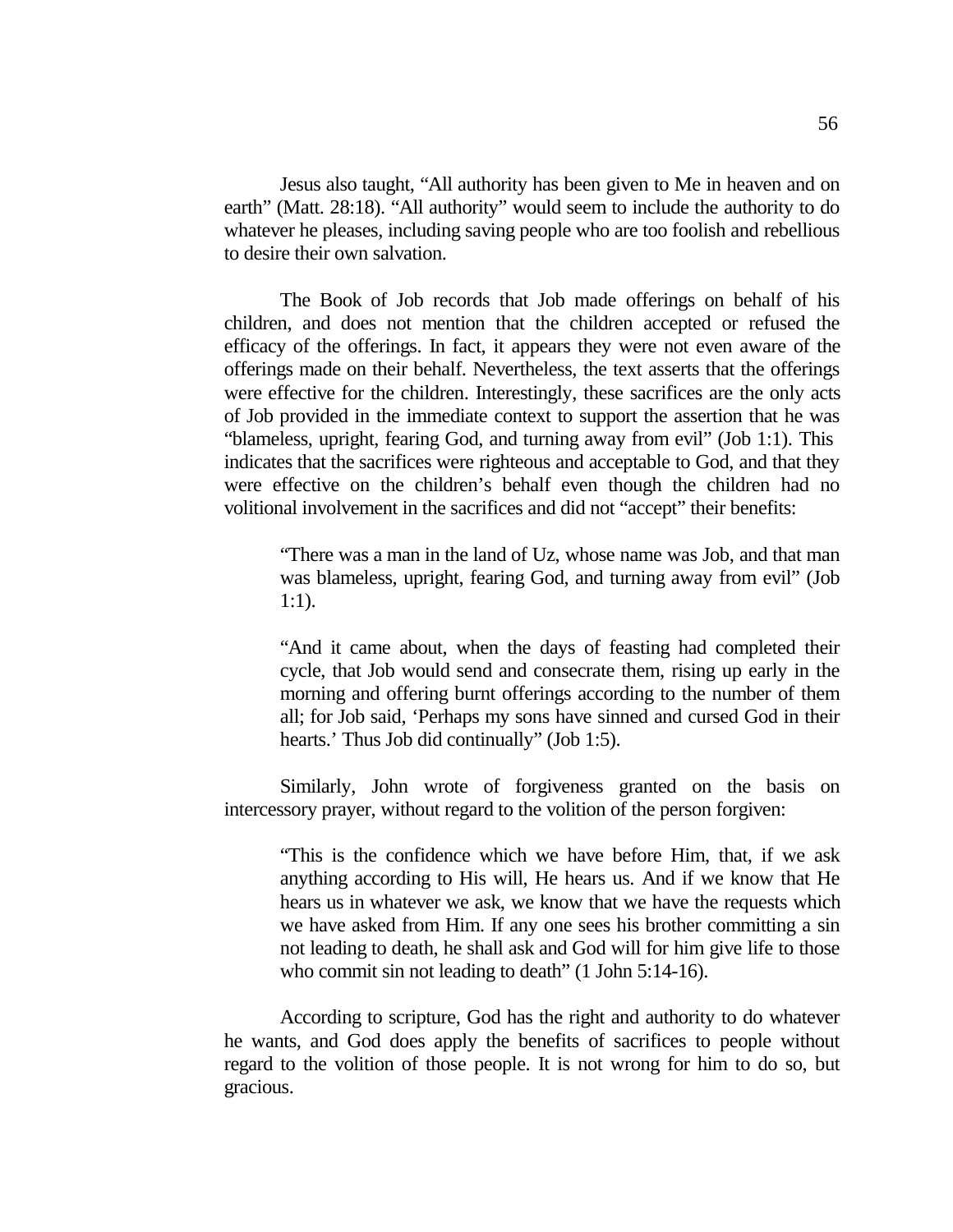- 2) The statement that "God would/does not violate man's free will" is contradicted by biblical evidence. God does indeed cause people to do things they do not ("a" and "c") or do not otherwise ("b") want to do:
	- a) God damns sinners to Hell. Some suggest that sinners chose to go to hell by refusing to choose Christ, but this suggestion confuses the result with process. In actuality, damned sinners do not chose to spend eternity in hell (with a few possible exceptions, though even these probably have a mistaken idea of what hell is). Rather, they chose to sin and to refuse Christ, and damnation results (generally unbeknownst to them) from these choices.
	- b) God violates free will continually in the Christian's life by causing the Christian to desire and to perform that which he would not normally desire or perform: "For it is God who is at work in you, both to will and to work for His good pleasure" (Phil. 2:13).
	- c) Balaam repeatedly blessed Israel while intending to curse them, as related in Numbers chapters 22 through 24. He specifically stated:

"'Though Balak were to give me his house full of silver and gold, I could not do anything contrary to the command of the Lord, either good or bad, of my own accord'" (Num. 24:13).

## **6. Salvation is a gift, and therefore can be refused or accepted.**

This common objection takes many forms, and these forms approach the question from many different angles. The following responses address some of the most common forms of this objection:

1) The "gift" argument fails on its own grounds because there is a flaw its definition of the word "gift." In fact, there is nothing in the definition of the word "gift" that suggests that it ever must be accepted before it can be received. The only argument to which one can appeal to prove the validity of the statement that a gift can be accepted or refused is an experiential argument that, at best, only proves that some gifts can be refused. It cannot logically be concluded from the fact that some gifts can be refused that the gift of salvation can be refused.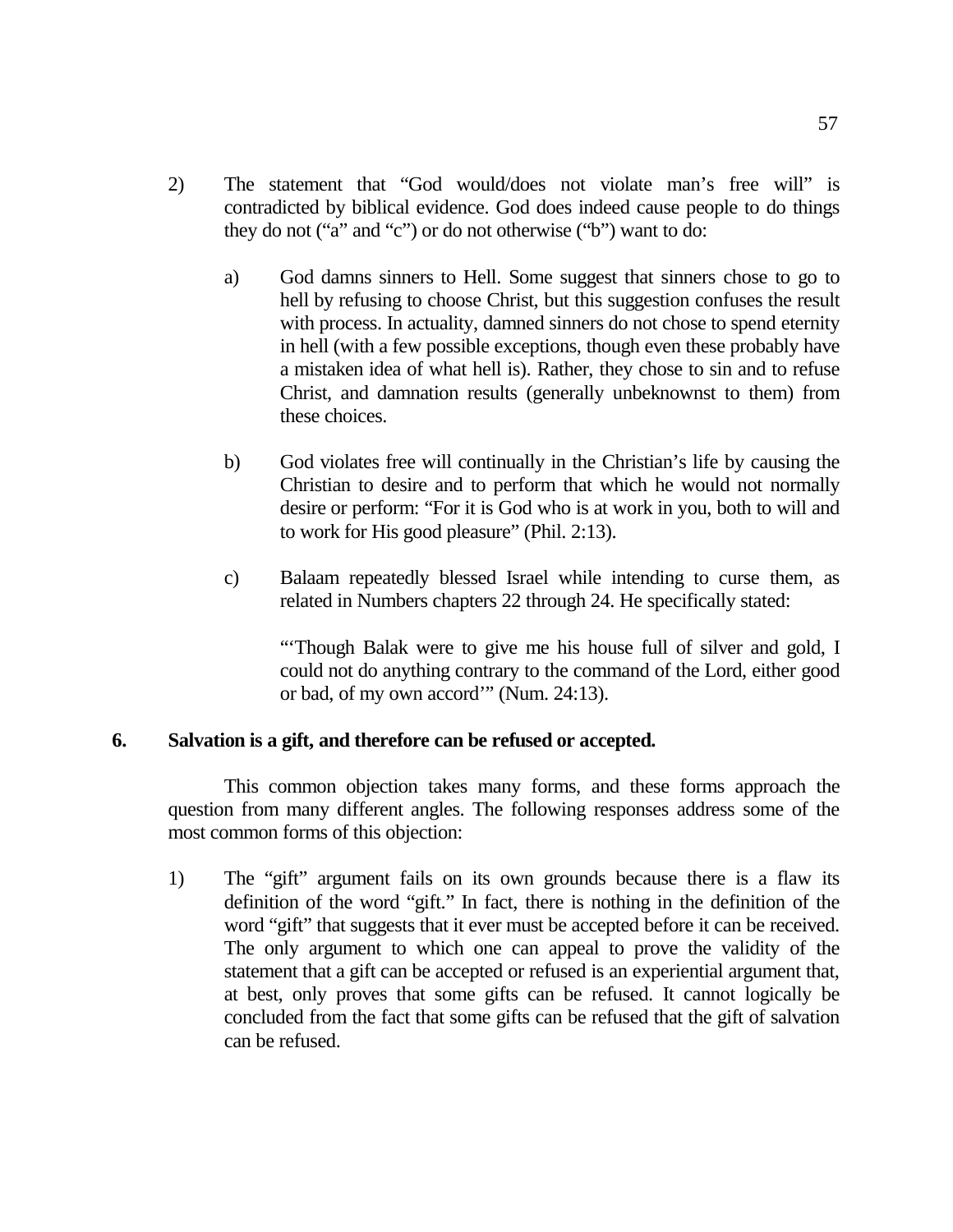Many examples demonstrate that some gifts cannot be accepted or refused by those who receive them. Here are just a few:

a) Gifts given to people who have no legal right to refuse:

Savings bonds, savings accounts or other similar instruments items given to minor children by their parents need not be accepted or refused. Similarly, God has legal authority to do whatever he wants, including authority to bestow gifts on unwilling recipients.

b) Gifts given to people who have no ability to refuse:

"Behold, children are a gift of the Lord" (Ps. 127:3). Mothers cannot refuse the gift of a child, nor can fathers. In response to the potential rebuttal that infanticide and abortion constitute refusals of this gift, it should be noted that destroying a received gift is not the same thing as never having received the gift.

Gifts, such as plaques, flowers and funerals, given to the deceased cannot be refused.

Gifts of the Spirit given by God to his children cannot be refused. One can attempt to refuse to exercise such a gift, but cannot prevent himself from receiving it in the first place.

2) Ephesians 2:8-9, a common text used to defend the objection that salvation is a gift which can be accepted or refused, teaches that God orchestrated salvation in such a way as to leave man without any grounds for boasting about his salvation. If man's own free will or man's own faith determine whether or not man is saved, then man has something of which to boast. Therefore, man's own free will and man's own faith do not determine whether or not man is saved.

Ephesians 2:8-9 reads, "For by grace you have been saved through faith; and that not of yourselves, it is the gift of God; not as a result of works that no one should boast." Admittedly, the text initially might be thought to suggest the possibility that man is saved by his own free will or his own faith, but further investigation rules out this possibility.

The text explicitly asserts the following:

a) Christians are saved by grace.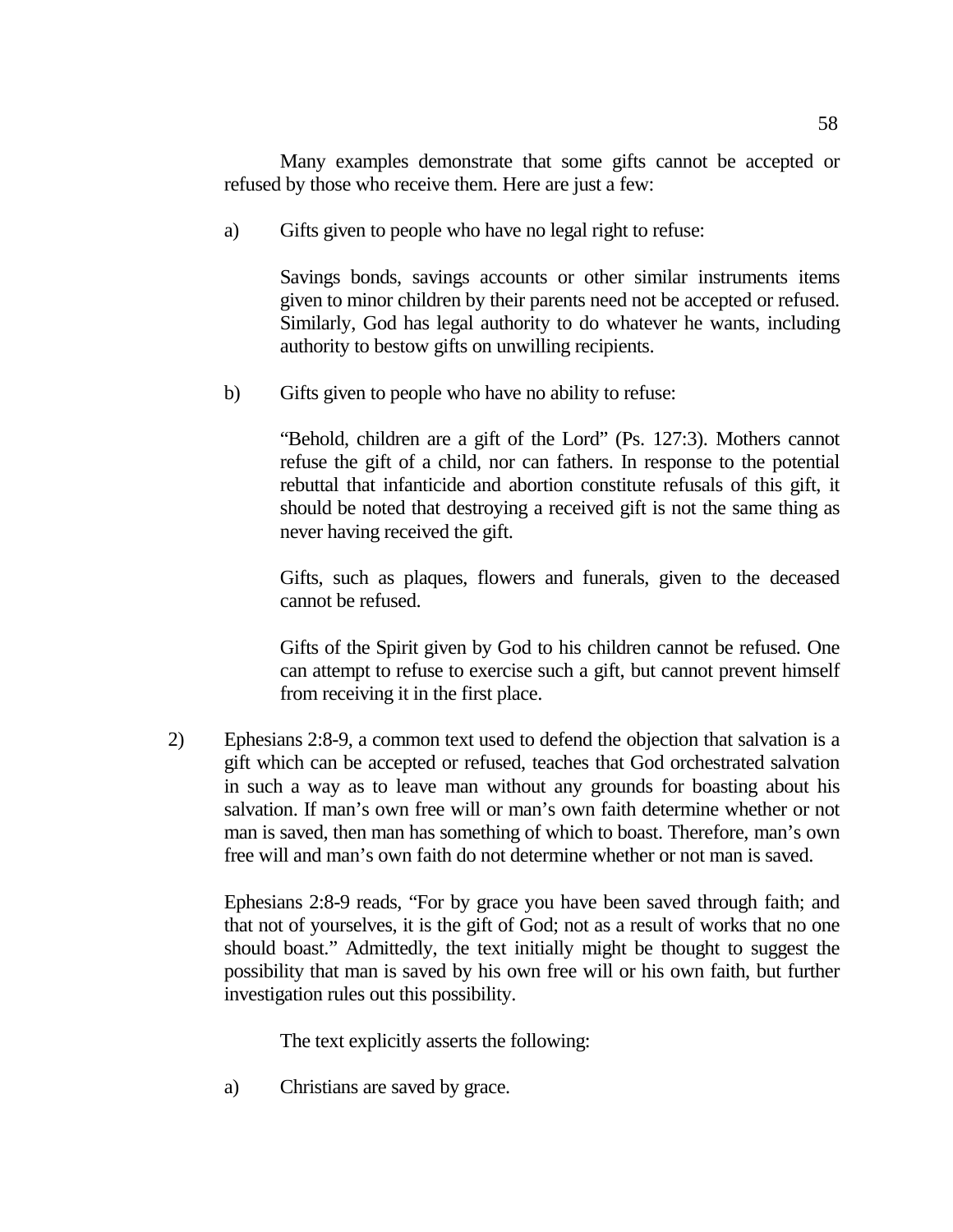- b) The means through which this grace operates is faith.
- c) The means by which man is saved leaves man nothing of which to boast.

From these points it becomes evident that man has no part in his salvation for which he can take credit, and therefore that man cannot claim to contribute anything to his salvation, including acceptance of it:

#### **a, b) Christians are saved by grace operating through faith.**

Grace and works are diametrically opposed as bases for salvation: "If it is by grace, it is no longer on the basis of works, otherwise grace is no longer grace" (Rom. 11:6).

Faith, in turn, is a work: "They said therefore to Him, 'What shall we do, that we may work the works of God?' Jesus answered and said to them, 'This is the work of God, that you believe in Him whom He has sent'" (John 6:28-29). [In Greek, the word "believe" is the verbal form of the noun "faith."]

There are two possible interpretations of the phrase "work of God." The first is "work performed by God." By this meaning, Jesus told the Pharisees how they could perform the works that God himself performs. This makes no sense in the context. The second interpretation of "work of God" is "godly work" or "work that God would have us do." This seems a better interpretation given the Pharisees' probable knowledge of themselves and of Scripture. In either case, belief is a work.

Since the Bible teaches that salvation is based entirely on grace, exclusive of works, it cannot be true that God grants salvation to people because they do the godly work of believing (by possessing or exercising faith). Simply put, if the faith by which man is saved comes from man, or if the exercise of faith by which man is saved is creditable to man, then man is saved by his own works, not by grace.

Still, belief is part of the mechanism by which God bestows salvation on man (Rom. 5:1), and by which man is maintained in a saved state. Since man is saved on the basis of grace, the faith (and exercise thereof) by which he is saved cannot come from himself. Therefore, God must be